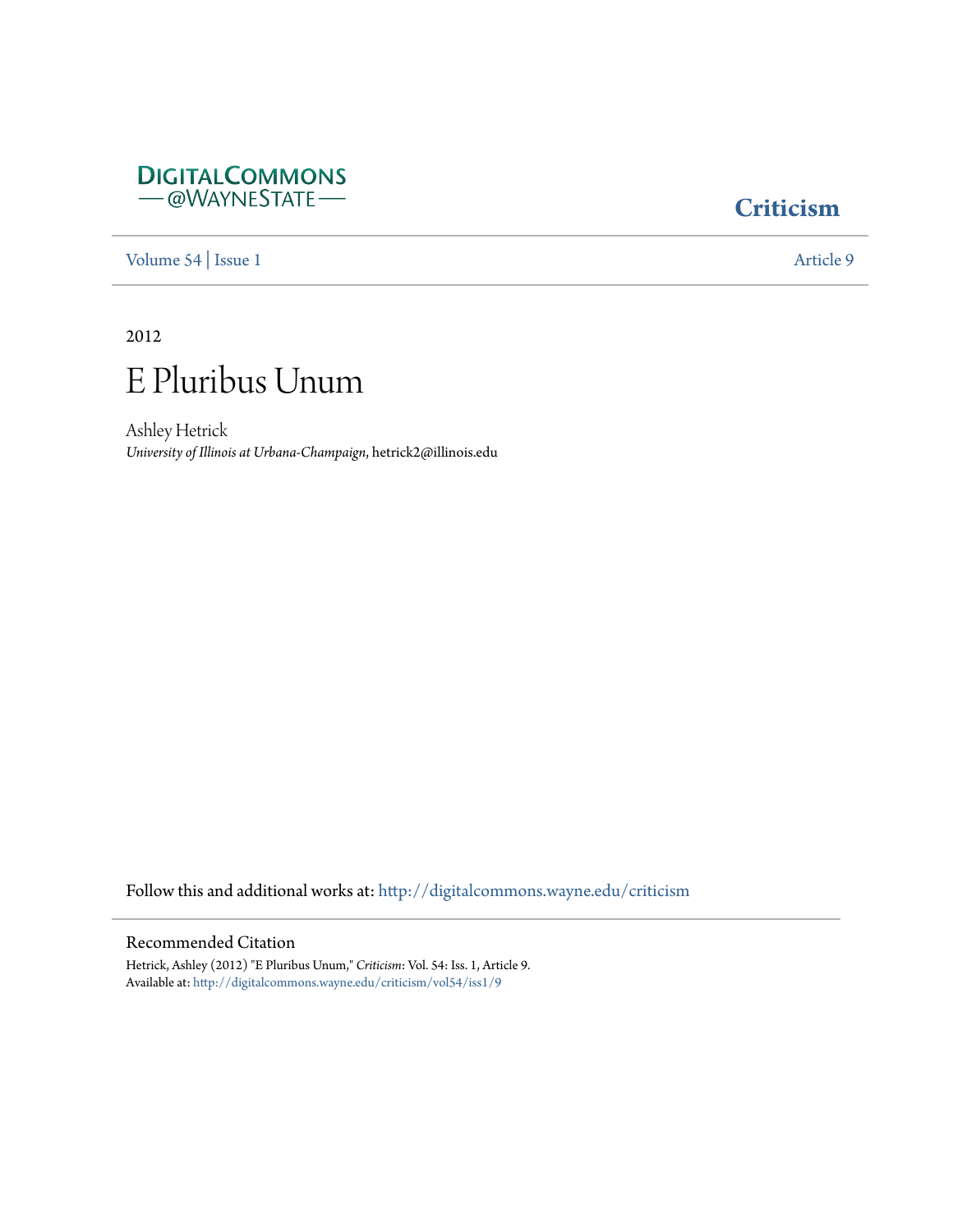## E Pluribus Unum Ashley Hetrick

*On Lingering and Being Last: Race and Sovereignty in the New World,* by Jonathan Elmer. Bronx, NY: Fordham University Press, 2008. Pp. 256. \$75.00 cloth, \$25.00 paper.

Violence, Slavoj Žižek contended in 2008, is a tricky thing indeed. It assumes multiple forms but can be grasped only through a singular motion: lingering. Ours, he argues, is a time of urgency wherein Western media disseminate select images of select atrocities to the point where their ubiquity threatens to forestall critical thought. The rhythm of broadcast pressures viewers to respond to these happenings as breaks in the placid surface of everyday life, to be solved singularly and quickly so that normalcy can return. But violence is not just an event; it is also a structure that holds both remarkable and unmarked, the few and the many, in a firm embrace. Scholars thus need to pause over the torsions of the present, to "'wait and see' by means of a patient, critical analysis" why some acts and their actors become icons while others fade away or are never documented.1 Jonathan Elmer's *On Lingering and Being Last: Race and Sovereignty in the New World* does just this, joining political scientists, religious scholars, and historians in lingering over an old riddle: sovereignty. What he finds through unfolding the history of sovereignty from antiquity to a bizarre incident in 1997 involving a man, an old tree, and a chainsaw is that much like Žižek's sense of violence, sovereignty pivots between the one and the many. "How does the single case, the unique text or figure, ever attain through the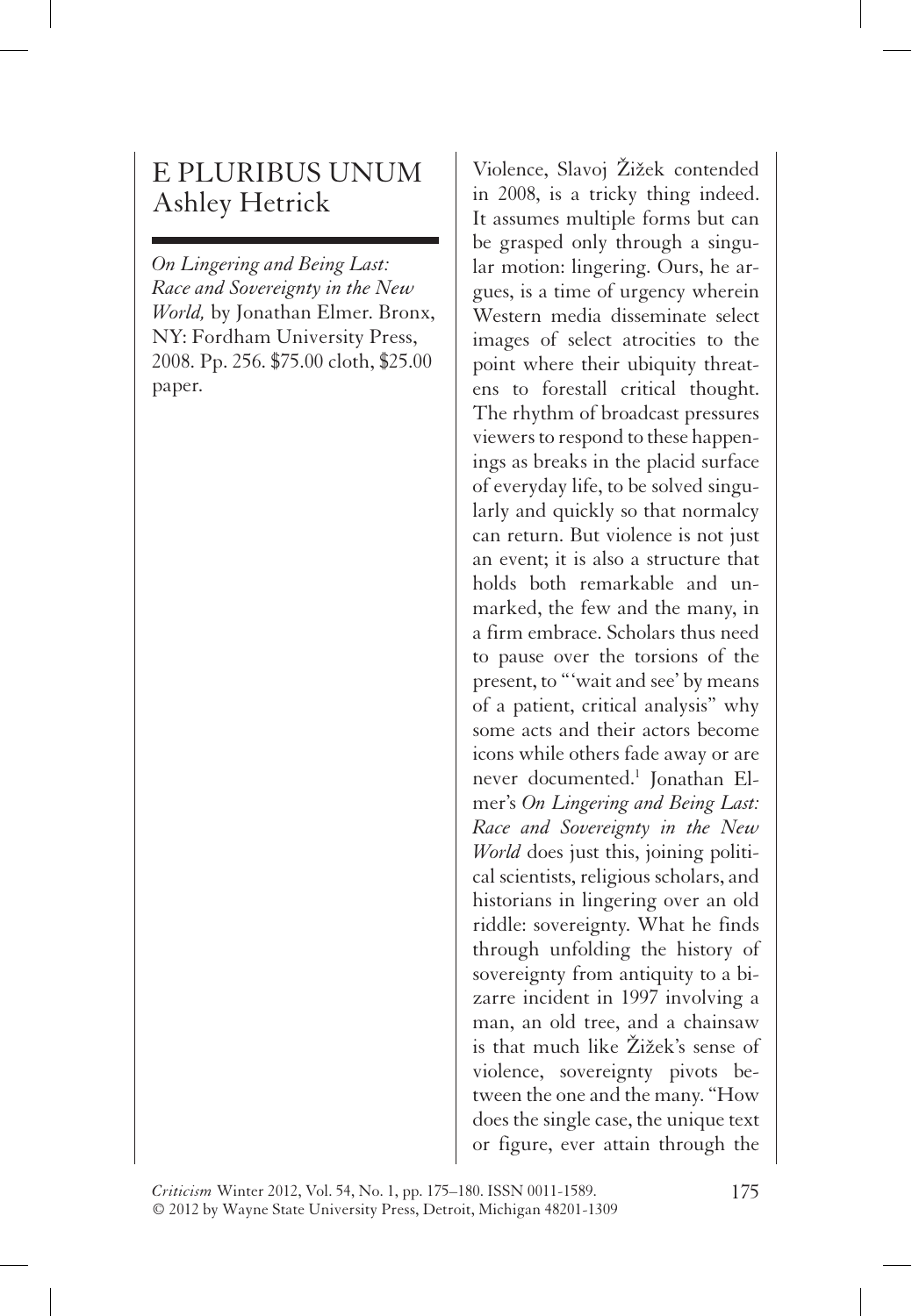pressure of interpretation the status of the exemplary?" (192), Elmer asks at the end of the book. It is a question unasked and unanswerable by Giorgio Agamben's theory of sovereignty, which accounts only for the intense singularity of its twinned figures, the exceptional sovereign and the lonely *homo sacer.* Elmer's answer—violence in the New World—is of interest to all with a stake in sovereignty (which, as he shows, is everyone), but scholars working in American Studies, American Indian Studies, Colonial/Postcolonial Studies, Literary Studies, and Trauma Studies will take particular note. Throughout an introduction and six chapters Elmer patiently details to dazzling effect how violence works in a combination of Anglophone literature, race, and space to give e pluribus unum its jagged shape.

*On Lingering and Being Last* is important not just because it moves Agamben to the Americas, though it does that. Elmer harnesses Agamben's insight into sovereign singularity to make a case for approaching politics through literary critical methods and, in emphasizing literature, brings a history of writers and readers into a showdown that, according to Agamben, involves only two: the sovereign and the sacred man. The foundational intervention of Elmer's book is that the "trope" (6)—that singular image of a captive king or of a losing and lost Indian—points to

and passes on to others that which constitutes "the deepest strata of the political imagination of Atlantic modernity" (3), a fascination with sovereignty. Endurance, not erasure, pattern, not break—these are the temporal postures of sovereignty that Elmer traces from the Greek-derived word "autonomy," a word that bridges political and individual sovereignty. What he finds is an original use that reverses the direction of personification that Hobbes gave us. The horror of *Leviathan* is its memorable frontispiece wherein a state is transmogrified into an individual, but "[t]he idea of personal autonomy, it turns out, is derived from the political community; the individual is *personified,* we might say, as a state" (9). Etymology was easily forgotten, however. What stayed with people instead was a notion of autonomy personified by the solitary living death of Sophocles's Antigone, who becomes autonomous by assuming the inhuman characteristics of the state: "radical exceptionality" and "a kind of deathlessness" (10). What came after Antigone did not leave her behind even if it did not recognize that it took her across centuries and oceans into a new time of longing for what was never really gone but could not ever fully manifest itself outside of metaphor. "[L]ike Antigone, my royal slaves and captive kings and last chiefs are attempts to imagine the mystery of autonomy," Elmer writes, as "they are figures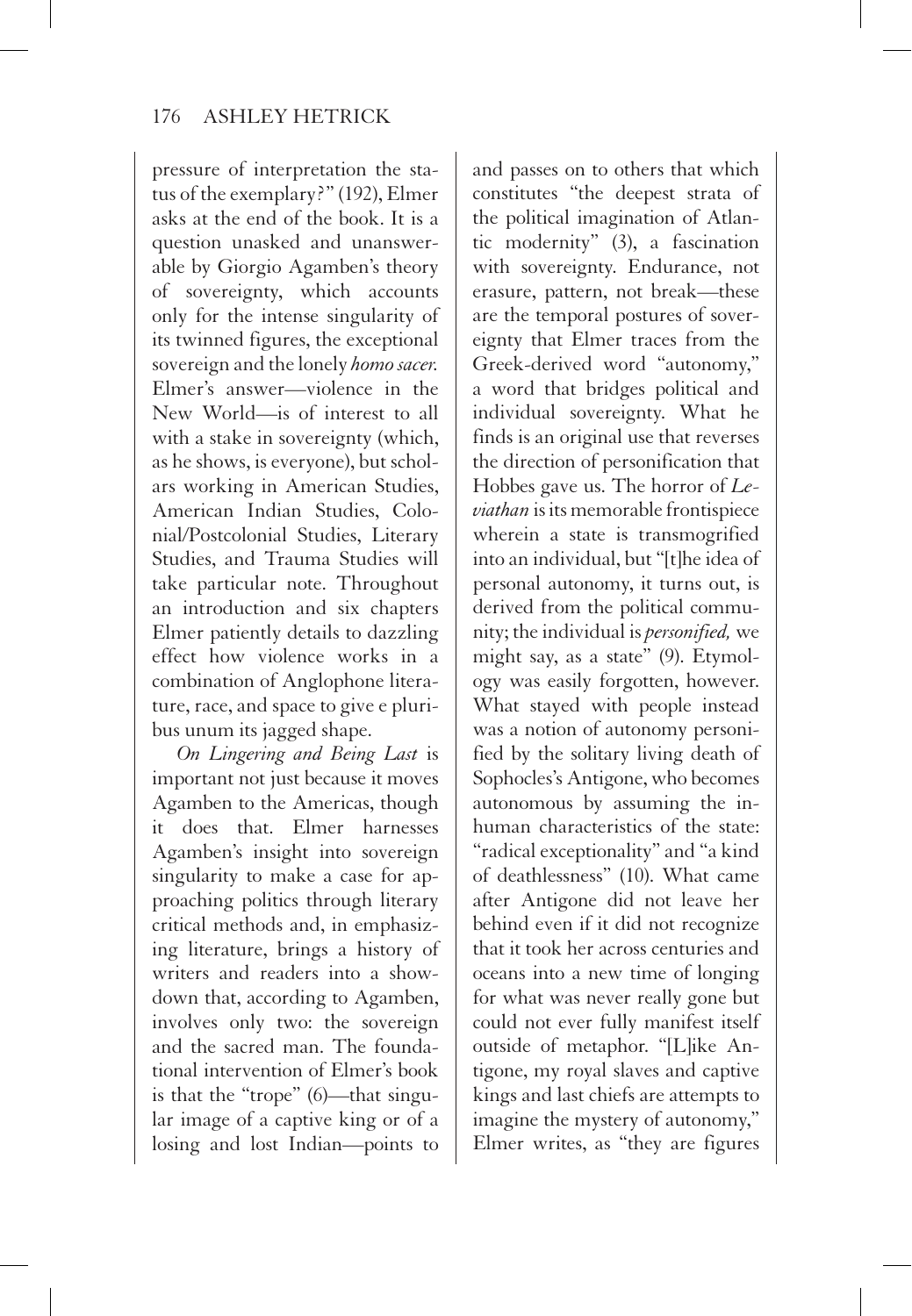who bear the meaning of the social collectivity in their very isolation, somehow both mortal like the rest of us and yet able to enter a zone of quasi-immortality, by turns exalted and abjected." It is this "mythical existence of the autonomous individual," carved out of equal parts state and self, life and death, history and dream, that Elmer identifies as "the condition of 'lingering and being last'" (10). And it is this condition, he argues, that suspends generations of readers over the impossibly deferred death of the African king Oroonoko, the gleaming razor of Herman Melville's insurrectionary Babo, and the lonely speech of the Indian Logan in Thomas Jefferson's *Notes on the State of Virginia.*

This is Elmer's other crucial intervention: the fiction of autonomy endured long after Antigone, but to do so it changed from white to black and Indian. Elmer tracks sovereignty from a white antiquity to a white Europe, but he does not leave it there. In chapter 1 he follows sovereignty, buried in the imagination of royalist Aphra Behn, into a new world where Charles I (Leviathan though he may be on one side of the water) is nowhere to be found. Indigenous and enslaved peoples had governing structures of their own, but colonists, political theorists, and royalist writers were blind to these; to them, America was the state of nature far away from the reach of a small (and occasionally headless!) sovereign. "[T]ransplanted to the

new world," Elmer argues, sovereignty was "deterritorialized unleashed, intensified, submitted to torsion" (16). He draws on Deleuze and Guattari's theory of de- and reterritorialization to articulate the New World not as periphery but instead as the place wherein codes—or ways of making and navigating space—were loosened and eventually tightened up again but never in the same shape as before (24). Behn was an unflappable monarchist who was also a subject of a state that killed its king. Violence against the sovereign slackened the codes that structured her imagination, but death, which took sovereignty away, gave it back again in a shadowy figure that springs from her writings. Elmer calls this figure the "sovereign individual." By quickly and definitively separating head from body, the execution of Charles I made the sovereign individual; Oroonoko's execution made the individual sovereign—exceptional and deathless—and thus the New World was simultaneously England and twisted around to the "ambiguous spaces and twilit times" of the state of nature (49). Sovereignty did not die with Charles, to be sure, but it could not live without Oroonoko.

And Oroonoko could not live without sovereignty. Precisely because he was brought to a lingering end as the "'last of the race'" (47), Oroonoko became a type that lived on in his "heirs" (51): Olaudah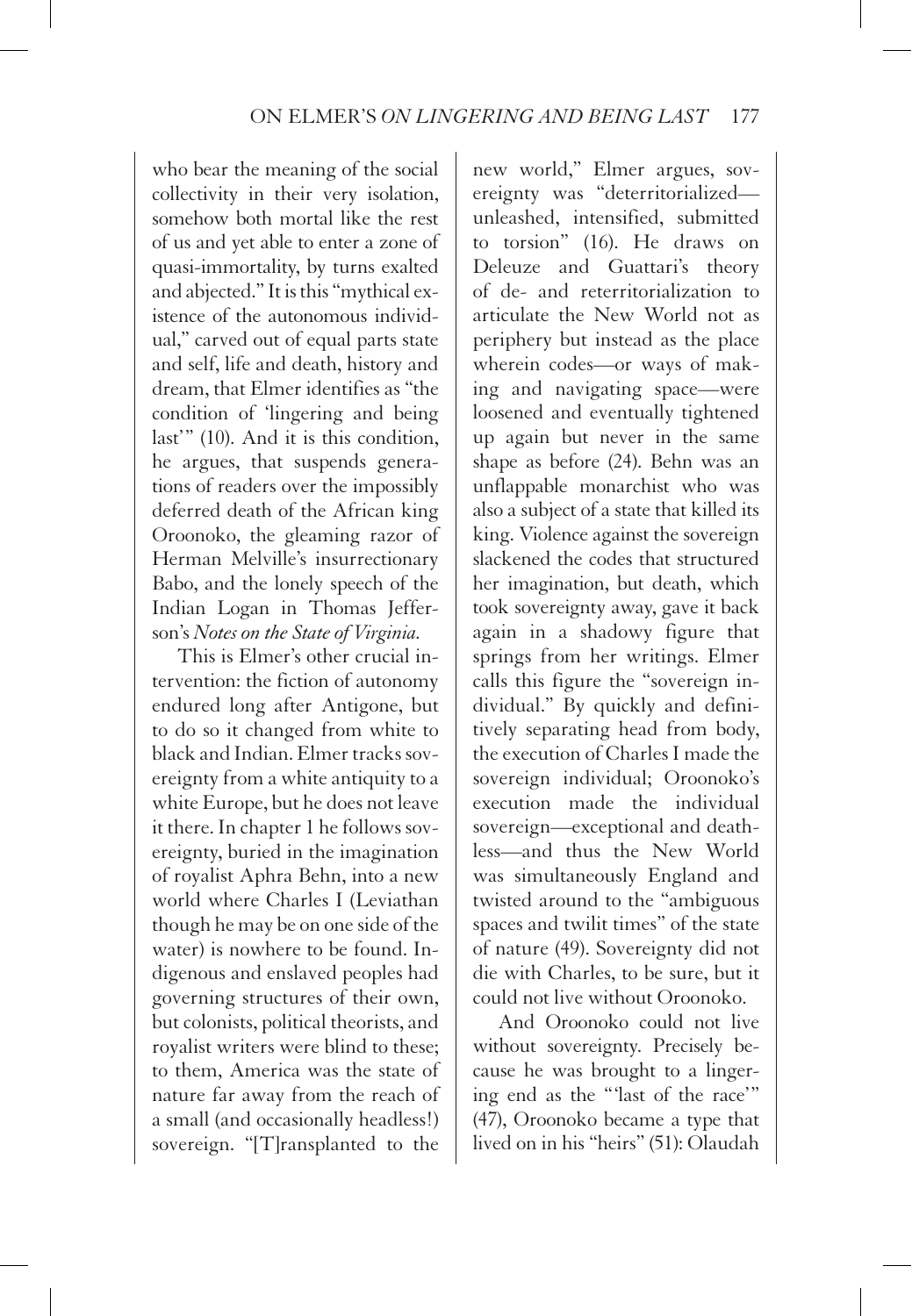Equiano, Herman Melville's Atufal, and Thomas Jefferson's Logan, the subjects of Elmer's next three chapters. Sovereignty in the New World, originating as the drawnout death that would itself become an immortal trope, was racialized. Through race, the European imagination told itself stories: about its outside, about its contradictory desires for mobility and for settlement, and above all about its similarity to and difference from nonwhite bodies. The fates of white and nonwhite bodies alike testified that under a mercurial system such as sovereignty, "inversions and revolutions of fortune," from living to merely lingering, are "the normal course of events" (4, 94) for every*body.* But by "quarantin[ing]" (141) these many conflicting stories in singular racialized bodies, the European imagination aimed to shield itself from the knowledge of its own precarious life. It created, in Elmer's words, a "one" from the (singular) "not one[s]" (141). From its inception in the New World, however, sovereignty was never one but double. The legacy that Oroonoko passes on is of two sovereignties: one white, one dark; one absent, one present; one here, one "spatially and temporally dislocated, off to the side, both trailing behind and running ahead, *foreshadowing*" (22). The racialized sovereign was a "hinge" (11) that moved readers between opposites, revealing their unity even as

race remained a "screen" (18) that kept white Europeans and Americans from lingering too long over the possible futures to which all were—and remain—vulnerable under a sovereign state.

But lingering and being last is not just a literary trope or a condition tethered to certain bodies; it is also a "zone" (14). Comprised of equal parts American topography and New World dream, this space is the heart of Elmer's project. The European imagination was torn between a desire to move and an equally powerful desire to settle. Elmer's racialized sovereigns are thus split by which half of the zone—movement or settlement—they primarily embody, even as they pivot endlessly between the two poles. The first three chapters track movement or literal deterritorialization, which is raced as "African" and oriented toward "an ever-postponed *emancipation*" (121). Oroonoko's end kicked off the "Oroonoko effect," the "figure of the captive king" (119) whose power to captivate derived from its movement out of the territory and into somewhere new and as something new. But Oroonoko only demonstrated the lingering power of the old order. In chapter 2, Equiano combines familiar elements movement and battered bodies—to new ends: "a Christian future yet to come," in which no body will bear marks, neither of elevation nor of slavery, because they will "no longer divide the mortal self from the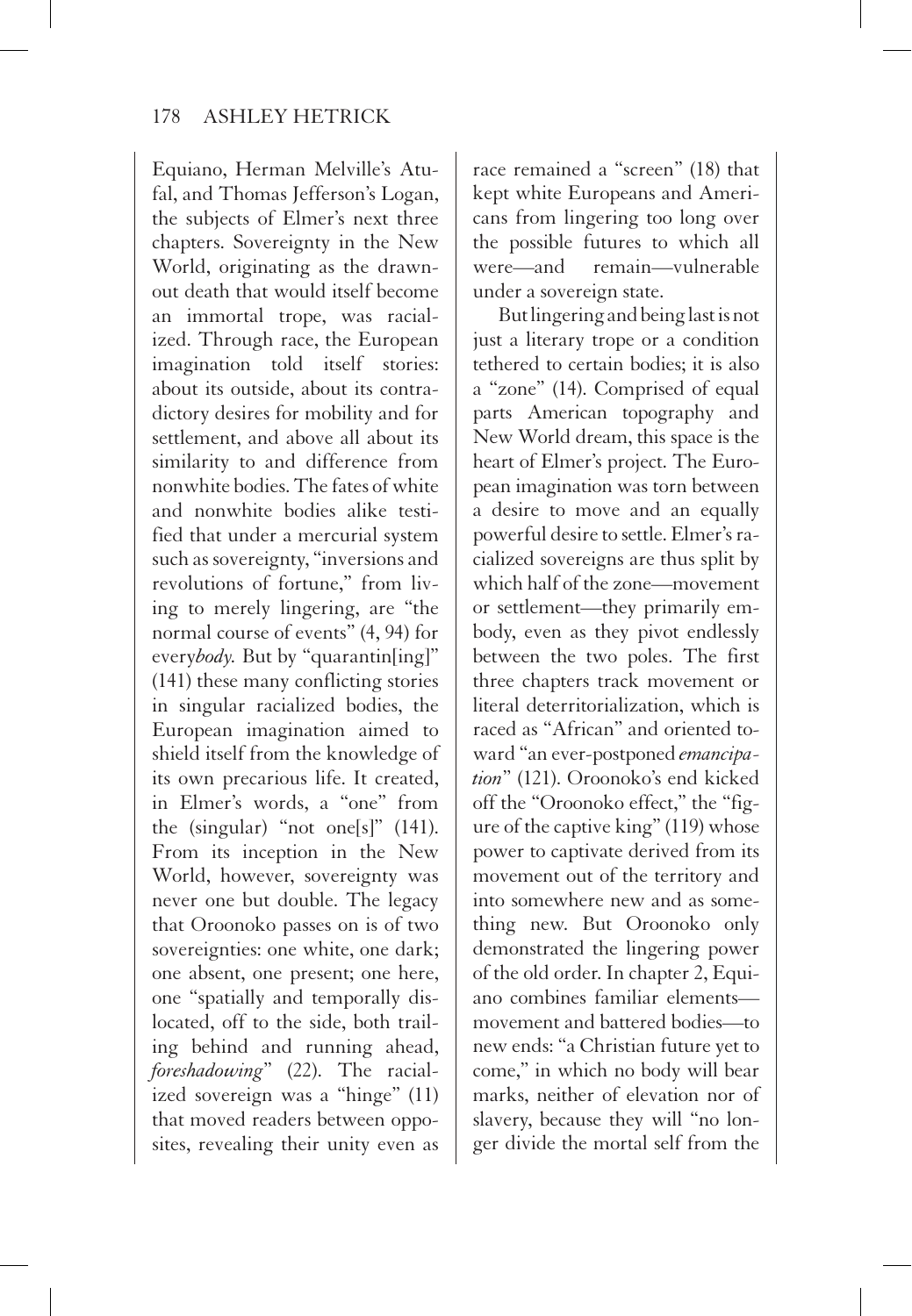immortal sovereignty for which we continue to yearn" (77). In chapter 3, blackness in Melville's fiction functions as a "symbol of a modern condition of dislocation or rootlessness, a condition epitomized by the sailor's life" (80), that allows Elmer to connect the white so-called mutineer Billy Budd to the black so-called mutineer Atufal. But readers also encounter the suspension of sovereignty in Atufal, whose chained yet unscourged body "projects a vision of suspended power" (98) in which the fantasy of white distance from the structure of sovereignty is revealed as just that: a fantasy. Chapter 4 toggles to the other half of Elmer's spatial dichotomy, settlement or reterritorialization, defined as the "melancholic site for the ever-unfinished extinction of all that is savage, unmodern, or precivilization in us" (121). This half is racialized Indian and finds its most moving embodiment in Logan, who is valuable to Jefferson's archiving project because in him Jefferson "personif[ies] the dynamic field of the frontier" (139). Jefferson packs an ongoing history of indigenous land claims into one person and then writes him as the last of his race in order to clear the land of challenges to settler colonialism. But Indian sovereignty does not go away. Chapter 5 explores the return of the repressed in the romantic project of making the "American 'periphery' . . . a setting for a dream of radical individuation" (152) in

the disorienting novels of Charles Brockden Brown and John Neal. It is in Brown's somnambulant *Edgar Huntly* that Europe and America, movement and land, and one and many, most fully and violently converge, and they do so under an elm tree (170).

This is no coincidence, Elmer argues. He ends the book on a wonderfully bizarre note, with the death in 1997 of a protected threehundred-year-old golden spruce at the hands of a white outdoorsman who identifies with Indians. The only other trope with which Anglophone literature is seemingly more obsessed than that of the racialized sovereign, Elmer shows, is that of the tree. The two are deeply connected. To think about trees is to think seriously about the strange "not one" elements we separate off from the "one" of Euro-American history. These elements—trees in which charters were hidden, funerals held for trees, or, I would propose, the bloody hieroglyphs that solitary Nat Turner found in the woods that told him his time was now—are often left out of literary history, making it difficult to really think about trees' omnipresence in New World politics and literature. But Elmer lingers over what others are tempted to pass by. He returns to Deleuze and Guattari to argue that Western "'arborescence' is marked by an obsession with lineage, genealogy, and verticality—ultimately, the